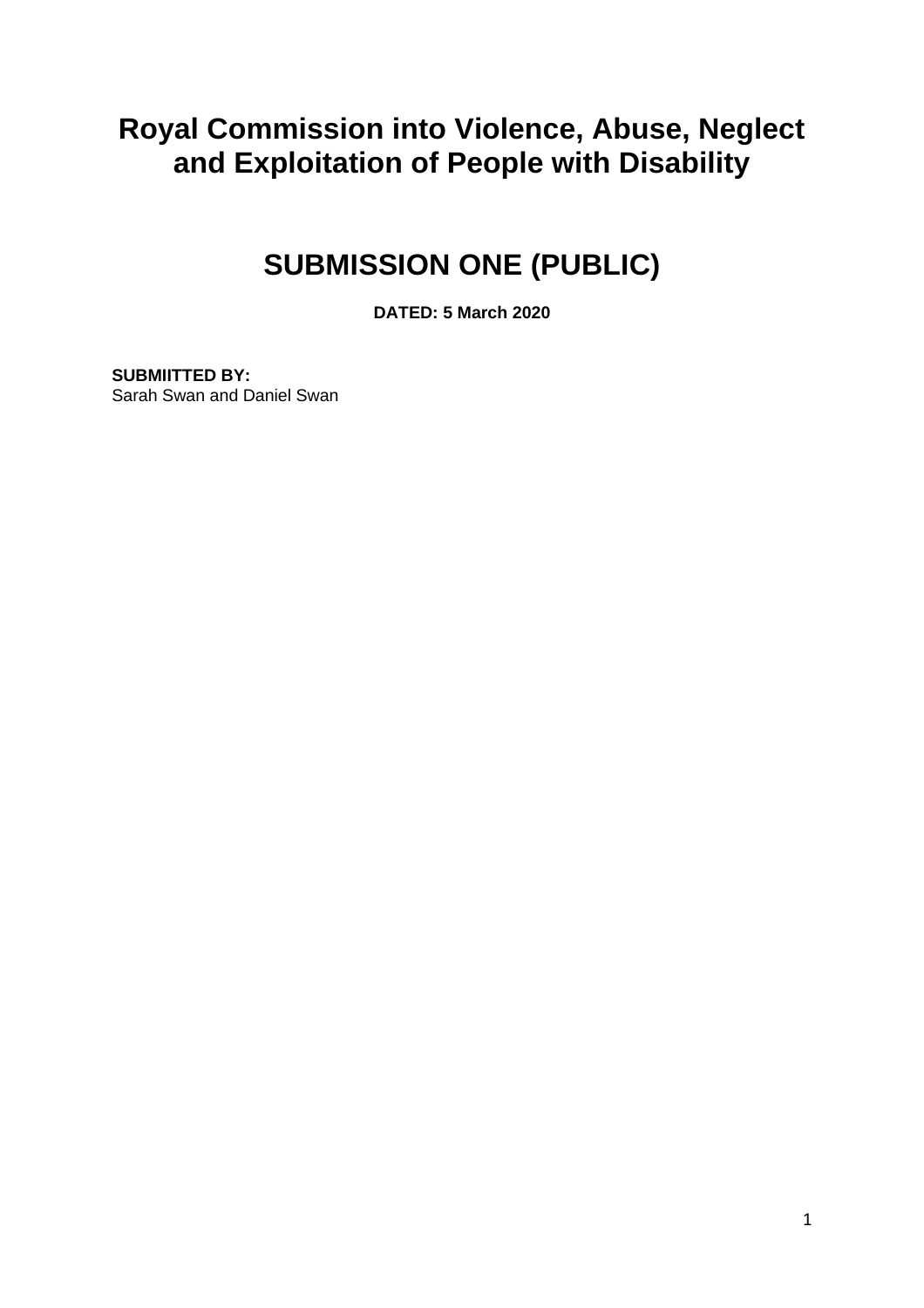### **EXECUTIVE SUMMARY**

- From a **philosophical perspective**, a fully inclusive quality education for all children with disabilities is a **worthy goal**; however, examination is warranted of whether rigidity around this perspective enables us to **practically achieve** this for **all children** with disabilities to reach their **full potential**.
- The fullest level of inclusion within educational and community settings is desired for children with disabilities, so long as it remains a **positive** and **valuable** experience for **that individual child**.
- A **continuum** of **educational settings**, **service options** and **support levels** are **required** to meet the needs of all children with disabilities to reach their full potential.
- All children with a disability have a **human right** to be able to **access** the **type** and **level**  of service that is required for that child's fullest development.
- Children with disabilities are not a homogenous group where a 'one size fits all approach' to education delivery is sustainable or effectively achievable. Children with disabilities are a **heterogenous population** that require a **differentiated sophisticated approach** to **education delivery**.
- There should be adequate **pathways** and **flexibility** to transition between different types of educational settings as particular children's' **needs require** or as **capacity** is built.
- Many children currently within special education settings are not there because they have been 'forced into segregation', but because their parents or advocates have **chosen** this environment as being the **most effective** at delivering their child an **education** that **supports** and **enables** them to reach their **full potential.** These parents and advocates come from a wide range of personal and professional backgrounds, including those highly educated in health and education spheres.
- Some children with disabilities may need to **remain** in **highly supported education settings** to receive **equal opportunity** to gain a **meaningful education.** These settings provide the possibility to:
	- **a) Remain safe:** Particularly those children with cognitive and behavioural impairments that may prevent them from being able to understand and process the risk of danger/road safety;
	- **b) Effectively manage challenging behaviour:** To maximise the safety of all children and decrease the risk of exclusion of children with disabilities;
	- **c) Receive an effective education:** Characterised by **equitable access to the curriculum; designed** and **delivered** by **expertly trained** special education teachers.
- **Empirical evidence** presented has **highlighted** the need to **shift** from an **idealised perspective** of full educational inclusion to **provision of a continuum of educational placement options**.
- If all students with disabilities were to be 'forced into inclusion' there will be **adverse consequences** for a number of these students, which would **fundamentally deprive** a **generation of children** with disabilities to reach their full potential.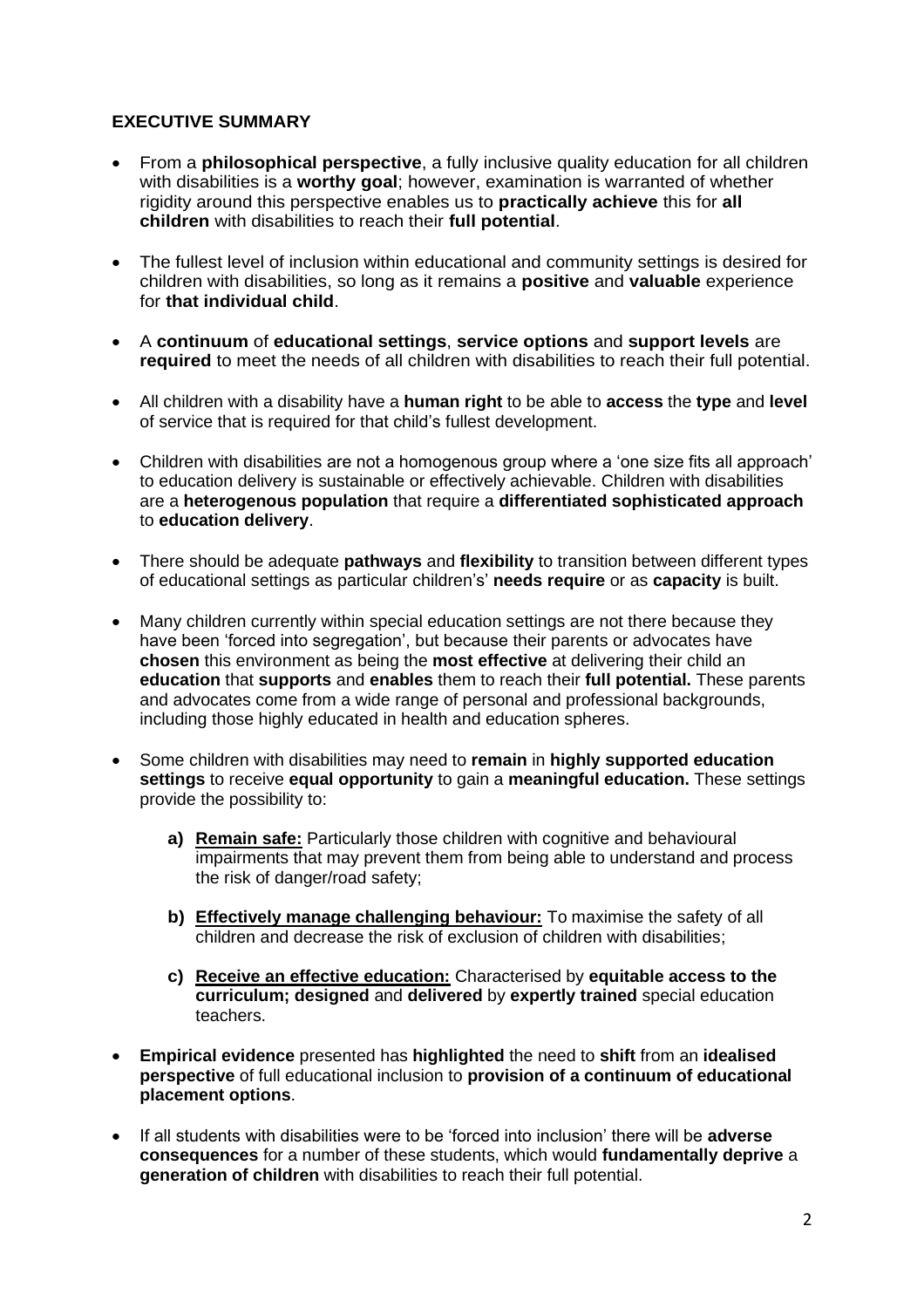#### **SUBMISSION ONE (PUBLIC)**

- [1] We are of the understanding that although not specifically identified in the terms of reference of this Royal Commission ("Commission"), that future hearings in Brisbane will focus on disability within the education system. We acknowledge the Education Paper<sup>1</sup> released by the Commission and wish to respond as a community of parents and advocates for children with disabilities.
- [2] We acknowledge that *The Convention on the Rights of Persons with Disabilities* ("CRPD")  $^2$  is an international treaty that identifies the rights of persons with disabilities as well as the obligations on signatory states to promote, protect and ensure those rights. Australia became a signatory to the CRPD on 30 March 2007 and formally ratified the CRPD on 17 July 2008.
- [3] Article 24(1) to the CRPD provides that:

States Parties recognise the rights of persons with disabilities to education. With a view to realising this right without discrimination and on the basis of equal opportunity, States Parties shall ensure an inclusive education system at all levels and lifelong learning is directed to:

- a. The full development of human potential and sense of dignity and selfworth, and the strengthening of respect for human rights, fundamental freedoms and human diversity;
- b. The development by persons with disabilities of their personality, talents and creativity, as well as their mental and physical abilities, to their fullest potential;
- c. Enabling persons with disabilities to participate effectively in a free society.
- [4] From a philosophical perspective, a fully inclusive quality education for all children with disabilities to develop to their fullest potential is a worthy goal for our community to aspire to. However, as a community we should be examining whether a rigid adherence to a philosophical perspective allows us to practically achieve this goal for all children with disabilities and at every stage of their education. Children and adults with disabilities vary in their abilities, skills, knowledge, and capability. Children with the same diagnosed disabilities also vary widely in their abilities.
- [5] We all aspire for our children to be included in educational and community settings that present, as far as reasonably possible, a positive experience for our children. We acknowledge that some children with disabilities may thrive in a fully inclusive mainstream environment with additional support or adaptations. In principle, we

<sup>1</sup> Education and Learning Issues Paper. (2019). Royal Commission into Violence, Abuse, Neglect and Exploitation of People with Disability. Australia.

<sup>2</sup> The United Nations. 2006. "Convention on the Rights of Persons with Disabilities." *Treaty Series* 2515 (December): 3.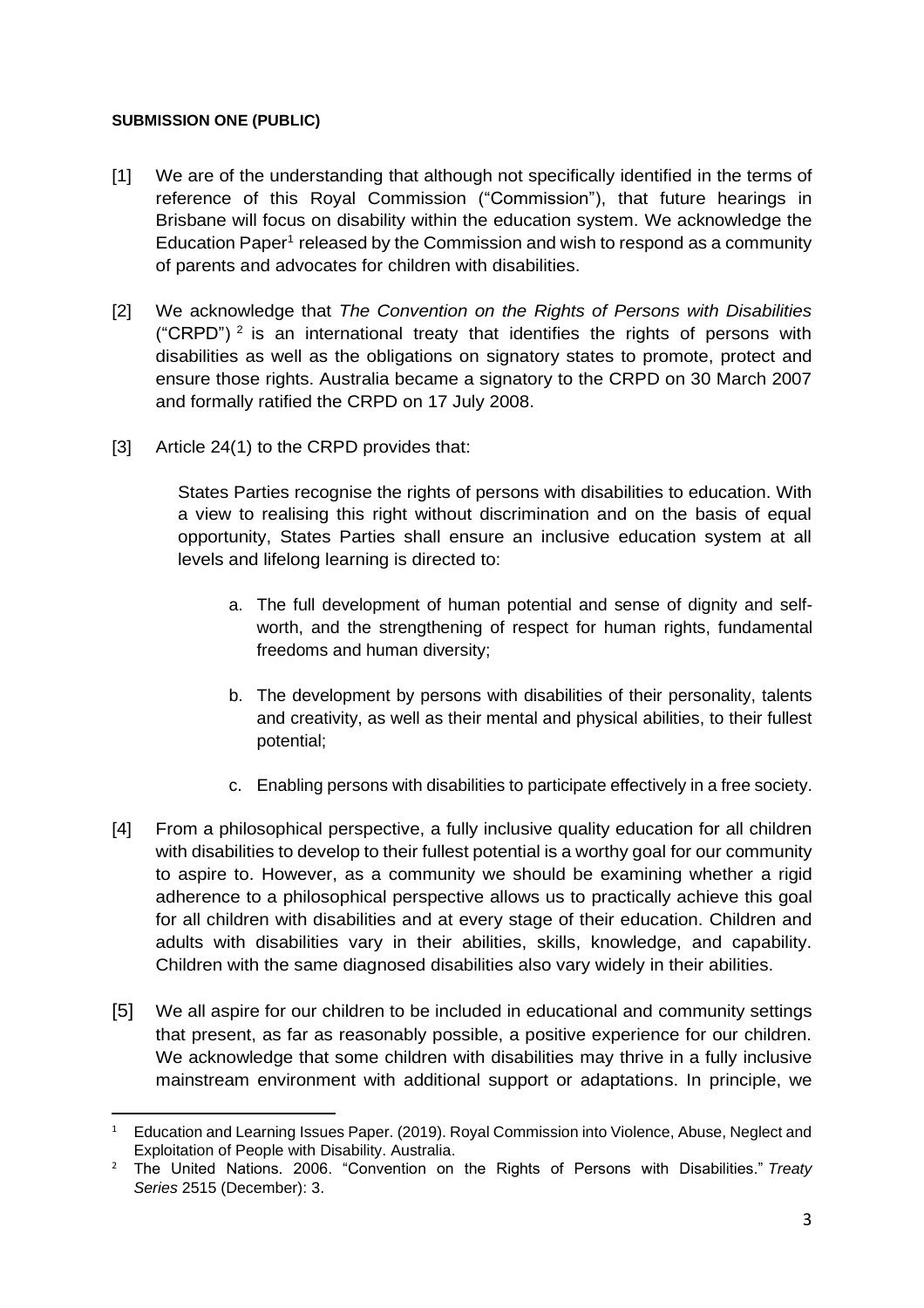support those children and families for whom this may be a realistic possibility and we implore the relevant government departments and agencies to continue to facilitate this.

- [6] However, to meet the needs of all children with disabilities to reach their full potential there needs to be a variety of service options with regard to educational settings and the levels of support available.
- [7] Our children have a human right to be able to access the type and level of service that they require for them to develop to their full potential. Children with disabilities cannot be viewed as a homogenous group with a single solution that will meet all of their needs. The heterogeneity of the disability population requires a differentiated sophisticated approach to service delivery to meet varying needs and to provide a safety net within this complex system. There should be adequate pathways and flexibility to transition between different types of educational settings as particular children's' needs require or capacity is built.
- [8] Special schools, Early Childhood Development Programs (ECDP's), Special Education Units (SEU's) within mainstream schools, and not-for profit Early Intervention Services (such as AEIOU Foundation for Children with Autism) should all play a valuable role in building the capacity and skills of children with disabilities to transition into mainstream classroom settings with appropriate support if it is possible for that child to achieve their full potential in that environment.
- [9] Other children may need to remain in these highly supported settings to receive an effective education. Many children within special education settings are there not because they have been 'forced into segregation', but because their parents or advocate have chosen these schools as being the most effective at delivering their child an education that supports and enables them to reach their full potential. The parents of these children for whom we speak come from a diverse range of personal and professional backgrounds.
- [10] Disability is not a 'one-sized fits all' scenario, particularly for children with severe Autism and other disabilities that produce complex medical issues or significantly affect cognition and behavior. For example:
	- There are children with disabilities who cannot be kept safe in mainstream environments, even with reasonable adaptations;
	- There are children with disabilities whose behavior cannot be managed effectively within mainstream environments due to environmental and contextual factors, putting other children and teachers at risk of violence or injury; and the child with a disability at risk of exclusion;
	- There are children with disabilities whose educational outcomes would be compromised in a mainstream environment, by not providing appropriate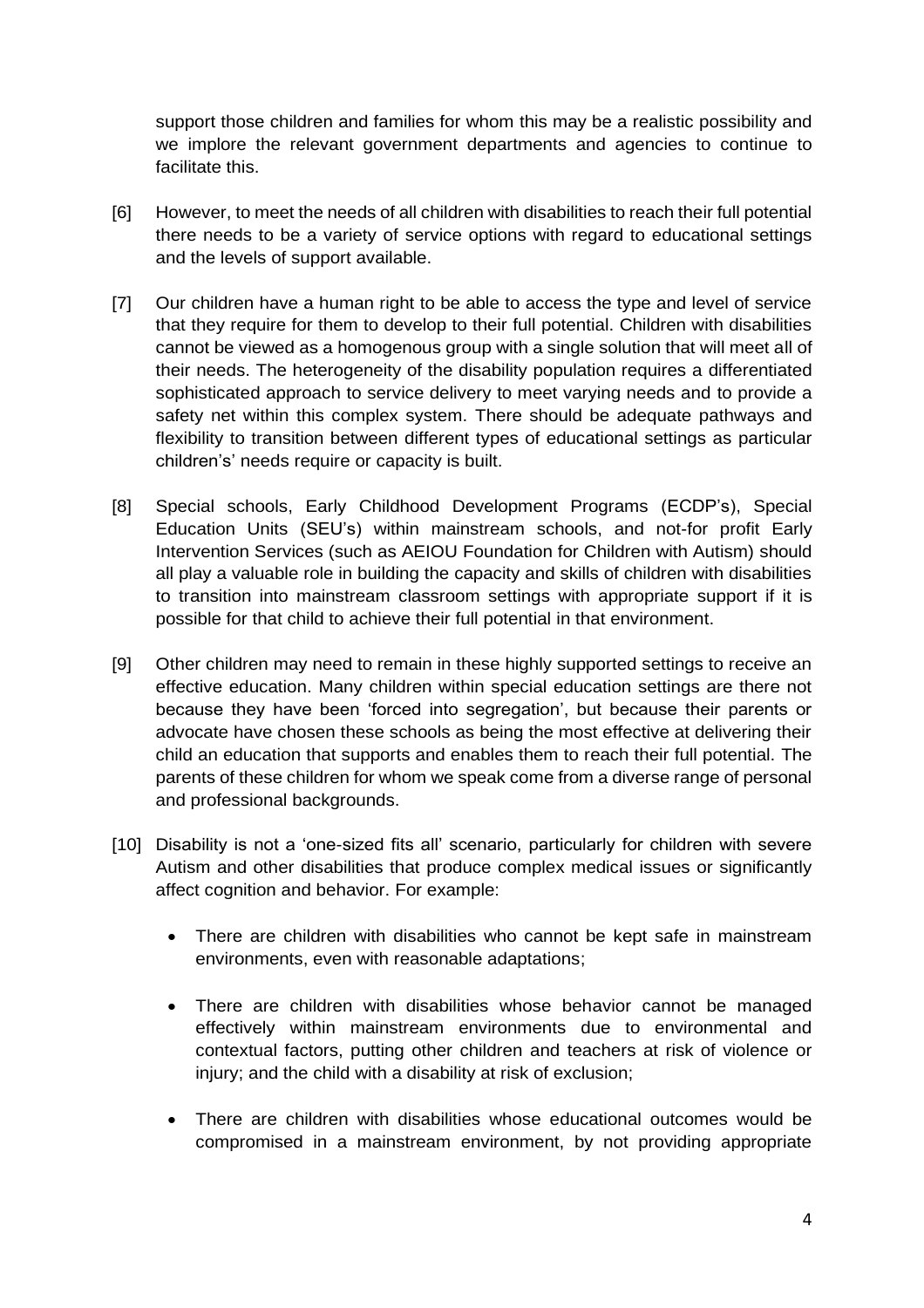adaptations to the level of the curriculum they are able to access in such an environment; restricting their ability to develop to their fullest potential;

- There are children who due to their disability learn in a different manner to typical children and deserve a quality education from those who are appropriately trained in how to facilitate their learning.
- [11] When examining the tenet of a 'fully inclusive education for all' we need to be mindful regarding:
	- Whether we are providing children with disabilities 'equal opportunity' to gain a meaningful education, or merely 'equal treatment' to those in mainstream education;
	- Whether 'reasonable adaptations' to the existing year level curriculum within a mainstream setting would meet the needs of all children with disabilities to develop their potential;
	- Existing Special Education Schools and teachers within them have developed knowledge and expertise not only how to adapt the curriculum for equitable access but are able to be directly involved in the day to day aspects of expertly delivering this curriculum, rather than taking on consultative roles in mainstream environments.
- [12] Empirical Evidence should also be examined regarding the outcomes for children with disabilities who are educated in specialized settings or mainstream settings. There has been a societal focus and recent emphasis on evidence that inclusion in mainstream settings improves social and academic outcomes for children with disabilities, which prompts the following for consideration:
	- A large proportion of this evidence has been produced based on putting all children with different types and classified levels of disability in the same category for analysis (I.e. children who have both mild disabilities and those with severe, non-verbal autism in the same category);
	- rather than looking at the differences for groups within the 'disability' cohort.
- [13] Kavale and Forness<sup>3</sup> explored the dissonance between rhetoric of inclusive education and the reality. They argue that the inclusion debate has been elevated to a discussion at the ideological level, with the ignoring of research evidence. They conclude that if the best possible education for students with disability is to be achieved that all forms of evidence must be considered.

<sup>&</sup>lt;sup>3</sup> Kavale, K. A. & Forness, S. R. (2000). History, rhetoric, and reality: Analysis of the inclusion debate. Remedial and Special Education, 21 (5), 279-296.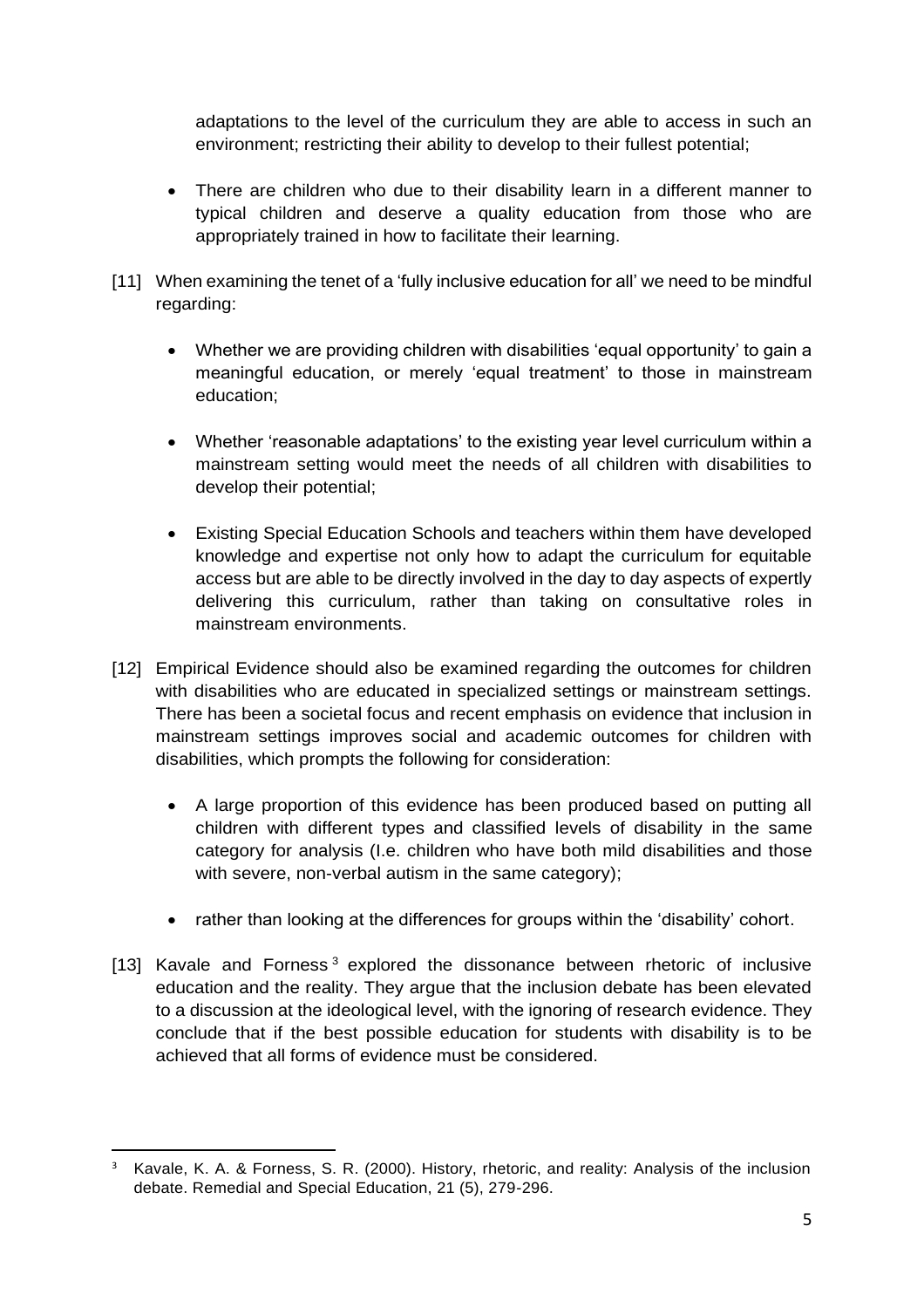- [14] Lindsay  $4$  reviewed the literature on the effectiveness of inclusive education/mainstreaming for evidence of its effect on child outcomes. This review was completed due to the promotion of policies promoting inclusive education for students with disabilities. The key points of this review are:
	- Papers published in eight education journals over five year were examined (N=1373 papers);
	- Only 14 of these papers (1%) were found to have comparative outcome studies of children with some form of special education needs. Other papers included qualitative studies, and some were based on respondent's judgements;
	- The evidence from this review indicated that there was a lack of evidence from appropriate studies to support the positive effects of inclusion. It found that where evidence did exist, that the balance was only marginally positive;
	- Concluding comments recommended development of an evidence-based approach to the education of children with special education needs.
- [15] Waddington and Reed<sup>5</sup> recently analysed the comparison of the effects of mainstream and special school on the National Curriculum outcomes in children with autism spectrum disorder in the United Kingdom. They argued that the implementation of inclusion of children with ASD has preceded research of its effectiveness. They then investigated the performance of children with ASD in mainstream placements to see if they demonstrated enhanced performance than those in special education. The results suggested that children with ASD in mainstream have no greater academic success than children in special education. They also found that children with ASD in special education performed better in English than those in mainstream.
- [16] Hanushek et al.<sup>6</sup> also found that special education programs significantly boosted mathematics achievement of special education students, particularly those classified as 'learning disabled'.
- [17] Haug<sup>7</sup> in the *Scandinavian Journal of Disability Research* argued that no country has yet succeeded in constructing an education system that that meets the ideals and intentions of inclusion. He argued that although avoidance of segregation is

Lindsay, G. (2007). Educational Psychology and the effectiveness of inclusive education/mainstreaming. British Journal of Educational Psychology, 77 (1), 1-24.

<sup>5</sup> Waddington, E. M. & Reed, R. (2016). Comparison of the effects of mainstream and special school on National Curriculum outcomes in children with autism spectrum disorder: an archivebased analysis. Journal of Research in Special Education Needs, 17 (2), 77-151.

<sup>6</sup> Hanushek, E. A., Kain, J. F., Rivkin, S. G. (2002). Inferring Program Effects for Special Populations: Does Special Education Raise Achievement for Students with Disabilities? Review of Economics and Statistics, 84 (4), 584-599.

<sup>7</sup> Haug, P. (2017). Understanding Inclusive Education: ideals and reality. Scandinavian Journal of Disability Research, 19 (3), 206-217.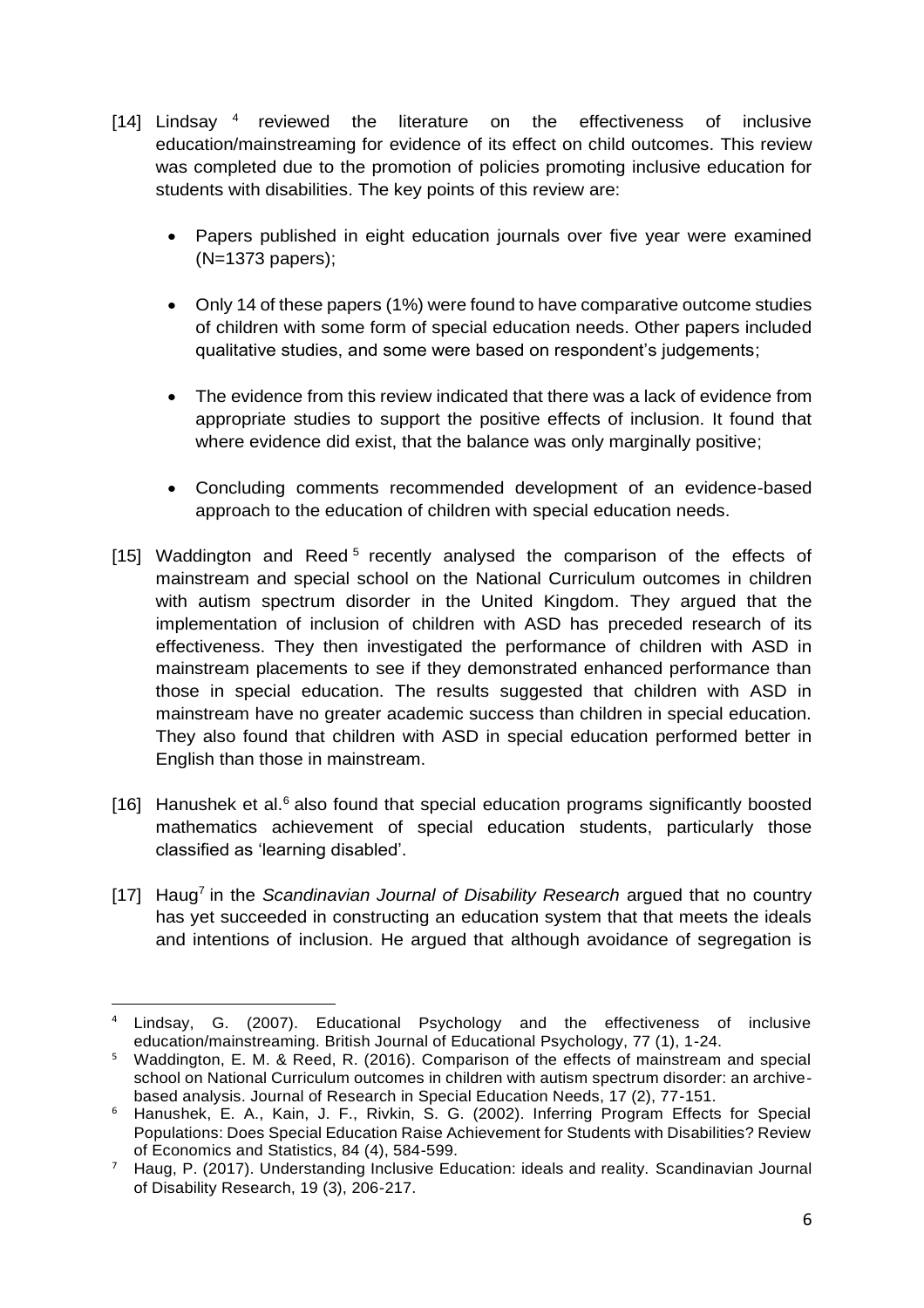frequently implemented, the quality of teaching and learning processes in inclusive education has been of lower priority.

- [18] Anastasiou, Kauffman and Di Nuovo<sup>8</sup> reviewed the full inclusion of children with disabilities in inclusive settings in Italy. They point out that Italy is a nation likely to have the system most closely approximating full inclusion. They concluded that educational responses require a continuum of placement options, which should be seen as more important than uncritical inclusion.
- [19] In conclusion, we wish to bring to the Commission's attention that there is a need and desire from within the disability community for a continuum of educational environments to be provided for the benefit of students with disabilities. If all students with disabilities were to be 'forced into inclusion' there will be adverse consequences for a number of these students, which would fundamentally deprive a generation of children with disabilities to reach their full potential.

<sup>8</sup> Anastasiou, D., Kaufmann, J. M., Di Nuovo, S. (2015). Inclusive Education in Italy: description and reflections on full inclusion. European Journal of Special Needs Education, 30 (4), 429- 443.